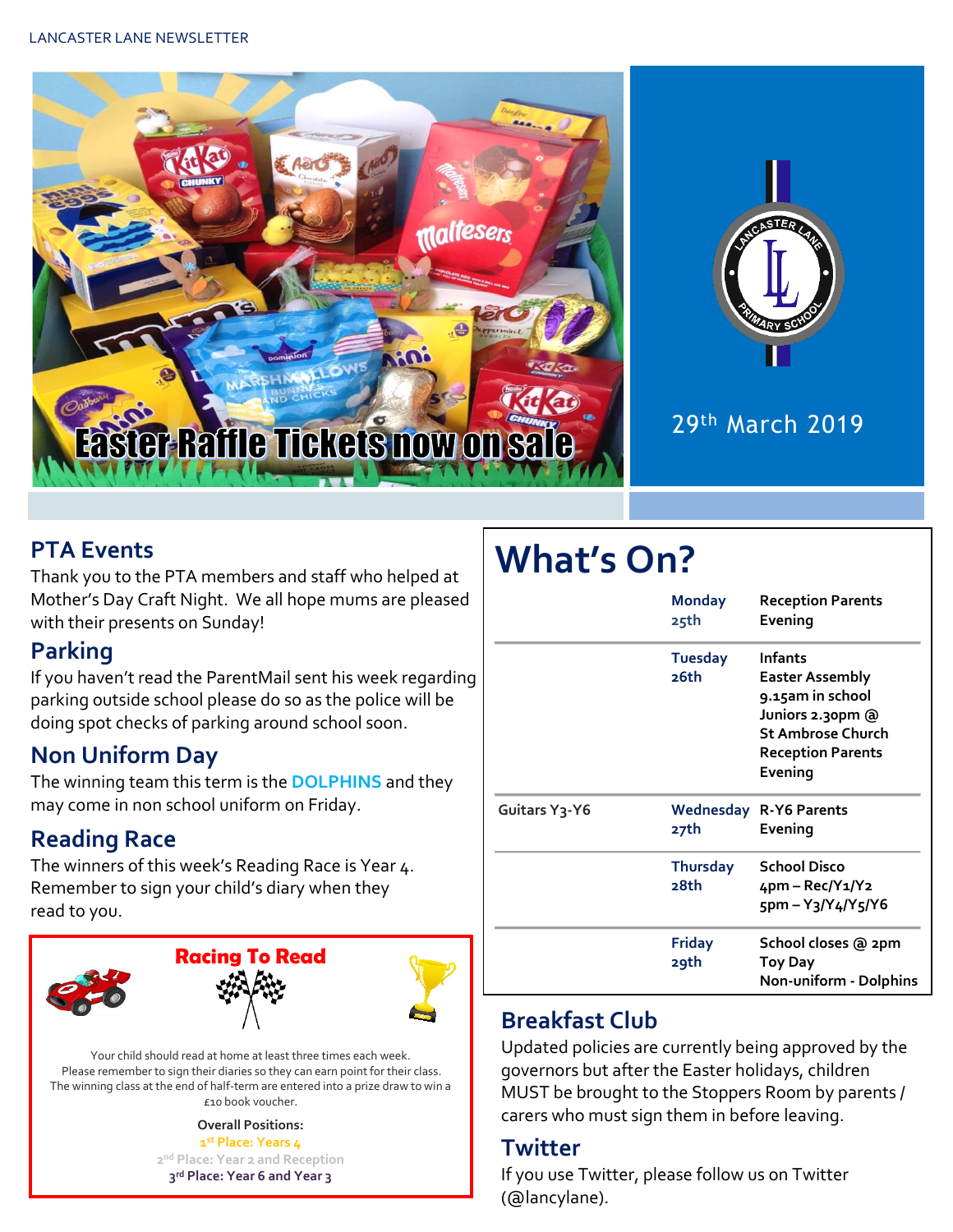#### **Staffing News**

As a result of the reduction in TA hours due to budgetary constraints, the reduced TA timetables will commence next week. Amanda will be working in Y1 on Monday, Tuesday and Wednesday afternoons whilst Mrs Knight will be working in Y5 four afternoons a week.

#### **Year 5 Fundraising for Music Week**

So far, Y5 have raised nearly £300! Raffle tickets will be going on sale next week for the Easter hamper – thank you to those parents and staff who generously donated.

Y<sub>5</sub> is also running the disco on Thursday after school. Entry is £1 on the door. Tattoos, glo sticks, hot dogs, cakes, drinks and sweets will also be on sale. The Easter bonnet competition and colouring competition will be judged on Friday.

Please support Y5's fund raising effort and help them reach their target of £1000.

#### **Easter Assemblies**

The infants Easter assembly will be held in school on Tuesday, 2nd April at 9.10am and the junior Easter assembly will be held in St Ambrose Church at 2.30pm on the same day. Children may leave church with their parents at the end of the assembly.

#### **Toy Day**

As is Lancy Lane tradition, the last day term is Toy Day where children may bring in non electrical and non precious toys to play with their friends and teachers. NB Lancaster Lane cannot be held responsible for any toys which are lost or broken.

#### **Good-bye Miss Hegarty – hello Mrs Haigh!**

We say good-bye to Miss Hegarty on Friday and welcome her back as Mrs Haigh after the holidays. I am sure you will join me in wishing her a very happy wedding day on 12th April. If you follow us on Twitter (@LancyLane), look out for a photo of her on her big day.

#### **Easter Activities**

All children will decorate an egg and the teachers will choose their favourite from each class. The winning egg wins a chocolate egg for its creator! The children will also have the chance to win an Easter egg in the egg rolling competition which is held on Wednesday. On Thursday, the PTA helps the Easter bunny by swapping carrots found in the school grounds for an Easter egg.

#### **End of Term**

School closes at 2pm on Friday, 5th April and re-opens at 8.55am on Tuesday, 22nd April. The staff and governors wish the children and their families a happy and sunny break and a wonderful Easter.

#### **Outside Achievements**

On Saturday, a number of our pupils competed in the Chorley School Sports Partnership cross-country competition. All children involved did us proud and ran their socks off. Well done to Dylan (Y3), Rhys (Y6), Jack (Y6), Zak (Y6) and Isabelle (Y6). Ben W in Y3 won Man of the Match which was chosen by the opposition team coach and Noah in Y3 won Judo member of the week. Well done to all of you.



Mother's Day Craft Night







Day Craft morning for<br>Day Craft morning for<br>dads  $d$ ads.